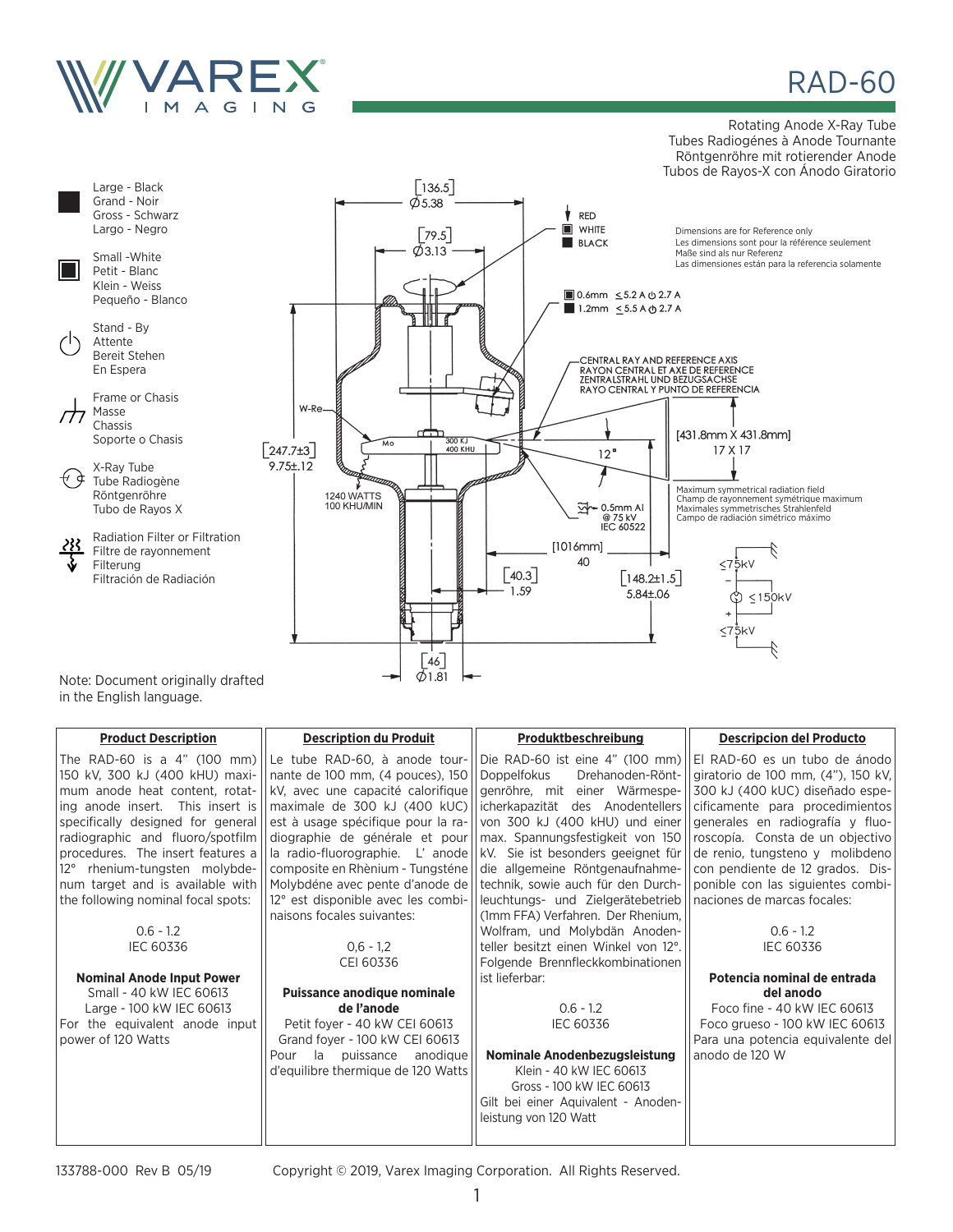

**RAD-60** 

### 3 Ø Constant Potential

Single Load Ratings IEC 60613 Abaques de Chargepour Pose Unique CEI 60613 Brennfleck - Belastungskurven IEC 60613 Diagramas de Exposición Radiográfica IEC 60613



**60 HZ - 3,450 RPM**



| Nominal anode input power for the | II Puissance calorifique nominale de | Thermische Anodenbezugsleistung | Aproximadamente el poder de        |
|-----------------------------------|--------------------------------------|---------------------------------|------------------------------------|
| anode heat content 40%. IEC 60613 | l l l'anode: 40%. CEI 60613          | bei einer Wärmespeicherung von  | I penetracion para obtener un      |
|                                   |                                      | 40%, IEC 60613                  | I almacenaie de calor del anodo de |
|                                   |                                      |                                 | 40%. IEC 60613                     |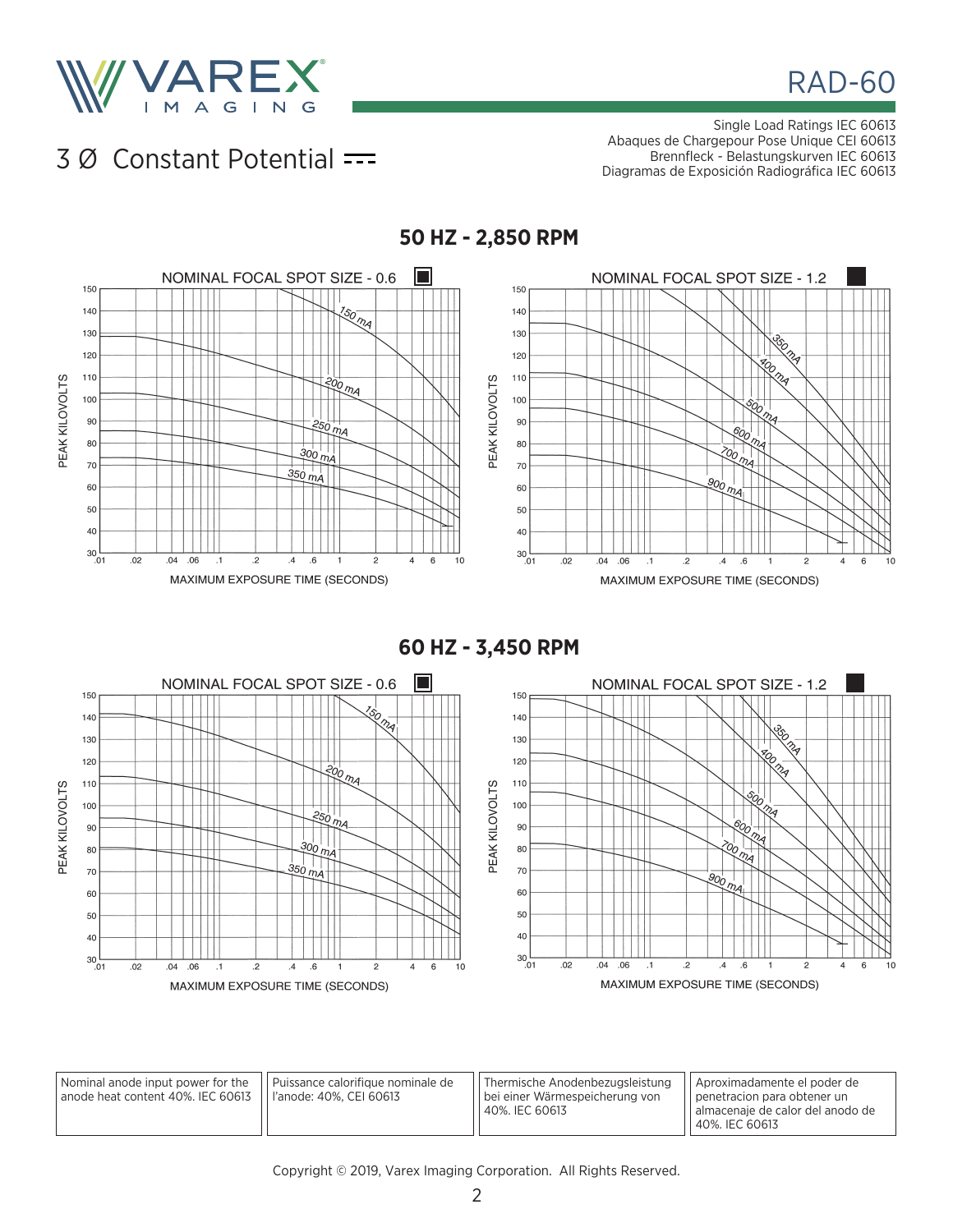

**RAD-60** 

### 3 Ø Constant Potential

Single Load Ratings IEC 60613 Abaques de Chargepour Pose Unique CEI 60613 Brennfleck - Belastungskurven IEC 60613 Diagramas de Exposición Radiográfica IEC 60613



**180 HZ - 10,000 RPM**



| Nominal anode input power for the<br>'anode heat content 40%. IEC 60613    l'anode: 40%. CEI 60613 | I   Puissance calorifique nominale de | Thermische Anodenbezugsleistung<br>I bei einer Wärmespeicherung von<br>40%, IEC 60613 | Aproximadamente el poder de<br>I penetracion para obtener un<br>l almacenaie de calor del anodo de |
|----------------------------------------------------------------------------------------------------|---------------------------------------|---------------------------------------------------------------------------------------|----------------------------------------------------------------------------------------------------|
|                                                                                                    |                                       |                                                                                       | 40%, IEC 60613                                                                                     |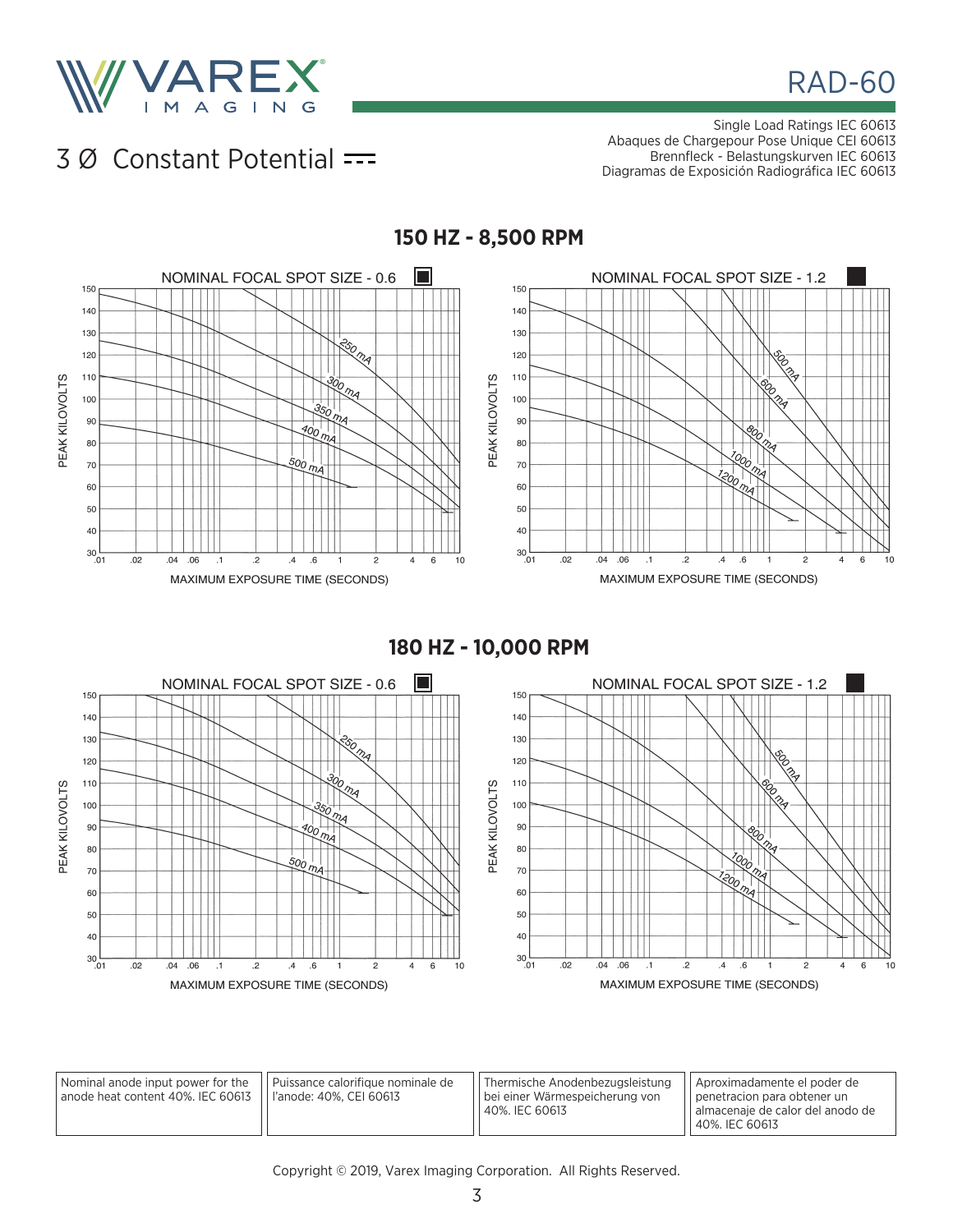

### CINERADIOGRAPHIC RATINGS HOW TO USE CINERADIOGRAPHIC CHARTS

**General:** With the Cineradiographic rating chart we can determine the maximum allowable kW of the Cine pulse, or with a given kW determine maximum time in seconds the Cine run can progress.

The Most common way of using the charts is to determine maximum time of any expected Cine run and maximum duty factor. With a known duty factor and Cine run time kW can easily be determined.

#### **Definition of Terms**

**Time in seconds:** Total time of one Cine run, usually 5 to 12 seconds.

**Duty Factor in Percent (DF%):** Actual time during one second the x-ray tube is producing x-rays. If we select a 5 msec pulse width and 50 exposures per second the x-ray tube will be producing x-rays for a total of 250 msec each second or 25% of the time. The higher the DF number, the more load placed on the x-ray tube.

**Peak Pulse Power:** Peak energy in watts of any one Cine Pulse. Can be any combination of kV and mA allowed by Radiographic and Filament Emission curves.

Example: 80 kV at 400 mA equals

80,000 V x 0.4 A = 32,000 W or 32 kW

#### **USING THE CINE RATING CHARTS:**

RAD-60 150/180 Hz 3 Phase 1.2 Focal Spot

**Example:** Determine maximum kW allowed with the following known factors: Maximum Pulse Width .............. 2 msec Exposures per Second .............. 60 Maximum Cine Run Time ..........4.5 seconds

#### **Calculate Duty Factor:** (DF%)

DF% = Pulse Width (mSec) x Frames per Second 10

DF% = 
$$
\frac{2 \text{ msec} \times 60 \text{ exp/sec}}{10} = 12\%
$$
 = 12%

Refer to Rating Chart RAD-60 150/180 Hz 3 Phase 1.2 Focal Spot:

At bottom of chart find 2 second line. Move vertically to intersection with 12% DF curve. Make a horizontal reference to left side of rating chart and note kW rating of 80 kW.

We now know each pulse during the cine run can have a maximum rating of 80 kW under conditions given in example.

 $kW = kV$  x mA. The kW of the exposure can be any combination of mA and kV allowed by the Radiographic and Filament Emission Charts.

The Cine rating charts are usable to 100% anode heat storage. The start of Cine run should be below 70% anode heat storage. Exceeding 100% anode heat storage will cause anode track erosion with high risk of tube destruction.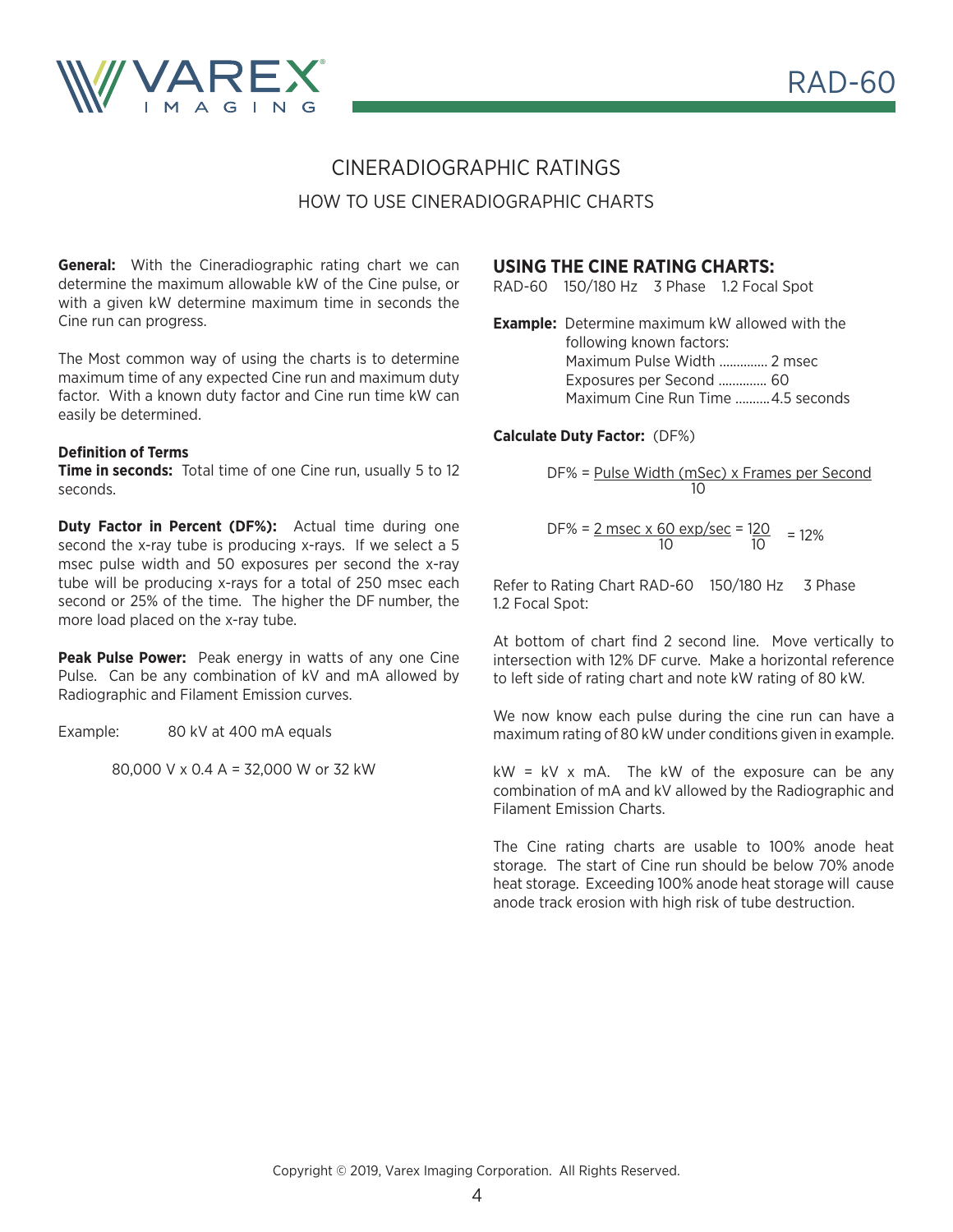

# **RAD-60**

### 3 Ø Constant Potential

Cineradiograhic Exposure Charts IEC 60613 Abaques de Cinèradiographie CEI 60613 Belastungskurven für den Kinobetrieb IEC 60613 Diagramas de Exposición Cineradiográfica IEC 60613



**150/180 Hz**



Nominal anode input power for the anode heat content 70%. IEC 60613 Puissance calorifique nominale de l'anode: 70%, CEI 60613 Thermische Anodenbezugsleistung bei einer Wärmespeicherung von 70%. IEC 60613 Aproximadamente el poder de penetracion para obtener un almacenaje de calor del anodo de 70%. IEC 60613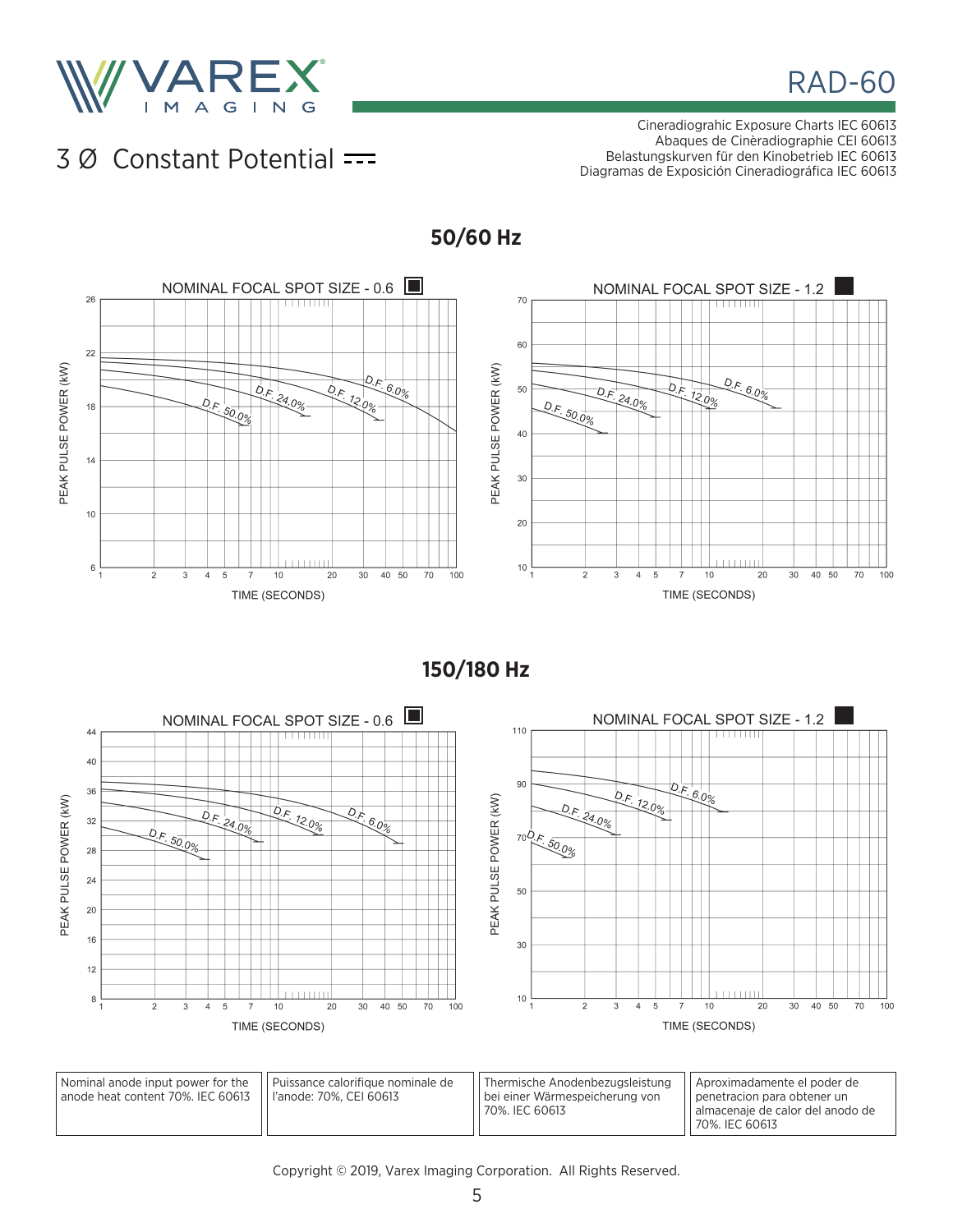

## **RAD-60**

Filament Emission Charts IEC 60613 Abaques d' Émissions des Filaments CEI 60613 Heizfadenemissionsdiagramm IEC 60613 Curvas de Emisión de los Filamentos IEC 60613

# 3 Ø Constant Potential



| Note:     | When using these emission curves for trial exposures, refer to the power rating curves shown for maximum kV, tube emission, filament<br>current, exposure time, and target speed.                                                                    |
|-----------|------------------------------------------------------------------------------------------------------------------------------------------------------------------------------------------------------------------------------------------------------|
| Remarque: | Lors de l'utilisation de ces abagues pour des expositions d'essai, référez-vous aux courbes maximales de kV, d'émission du filament, de<br>temps d'exposition et de vitesse de rotation.                                                             |
|           | Anmerkung: Wenn Sie diese Emissionskurven füer Testaufnahmen verwenden, beziehen Sie sich hierbei auf die entsprechenden Nennleistungskurven für<br>max. kV-Werte, Röhrenemission, Heizström, und Anodendrehzahl.                                    |
| Nota:     | Si utiliza estas curvas de emisión para exposiciones de prueba, refiérase a las curvas de gradación de potencia para el máximo de kV, tubo<br>de emisión, corriente en los filamentos, tiempo de exposión, y a las curvas de velocidad del objetivo. |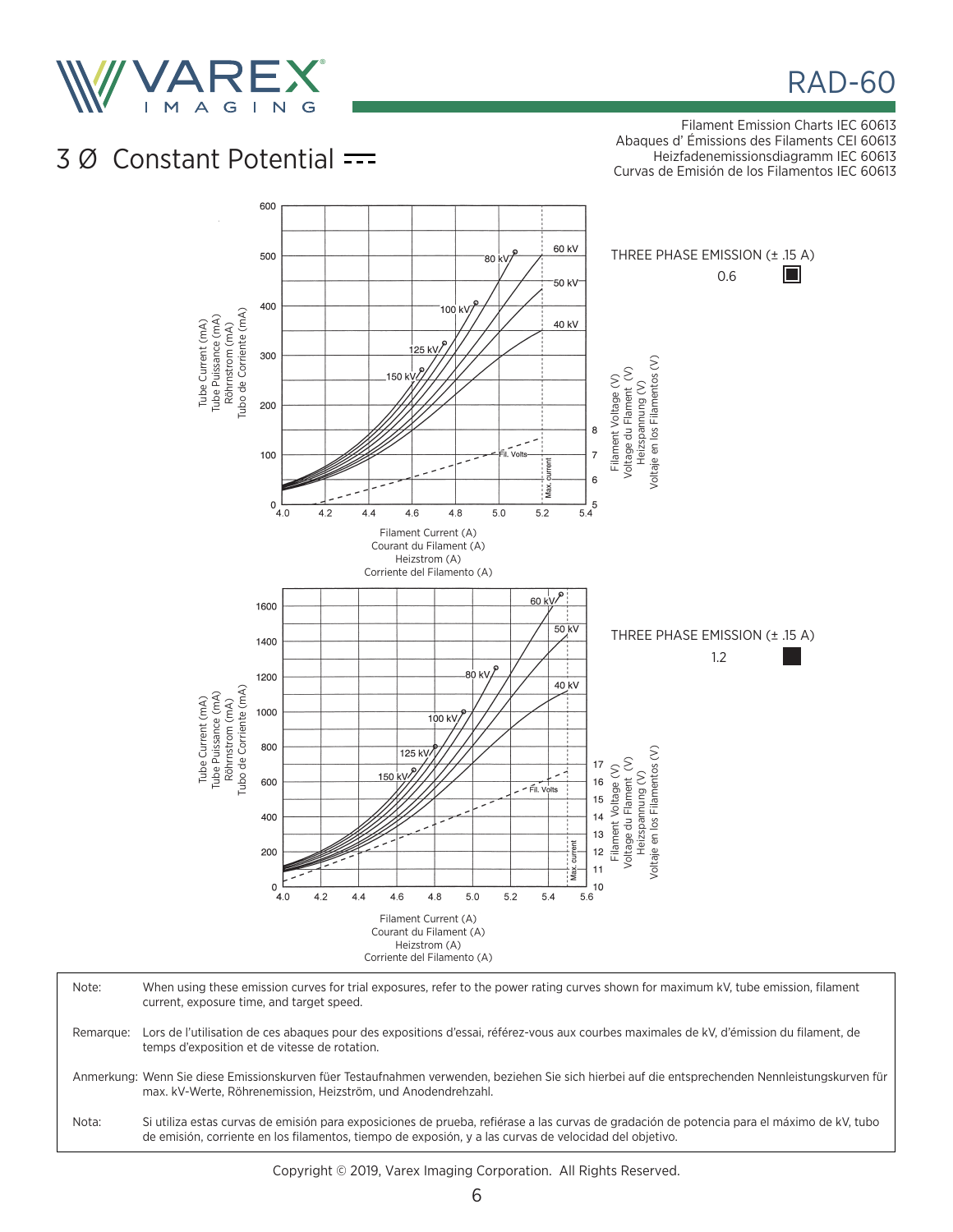

**RAD-60** 

Anode Heating & Cooling Chart Abaques d' Échauffement et de Refroidissement de L'Anode Anoden Aufheiz und Abkühl Kurven Curvas de Calentamiento y Enfriamiento del Anodo